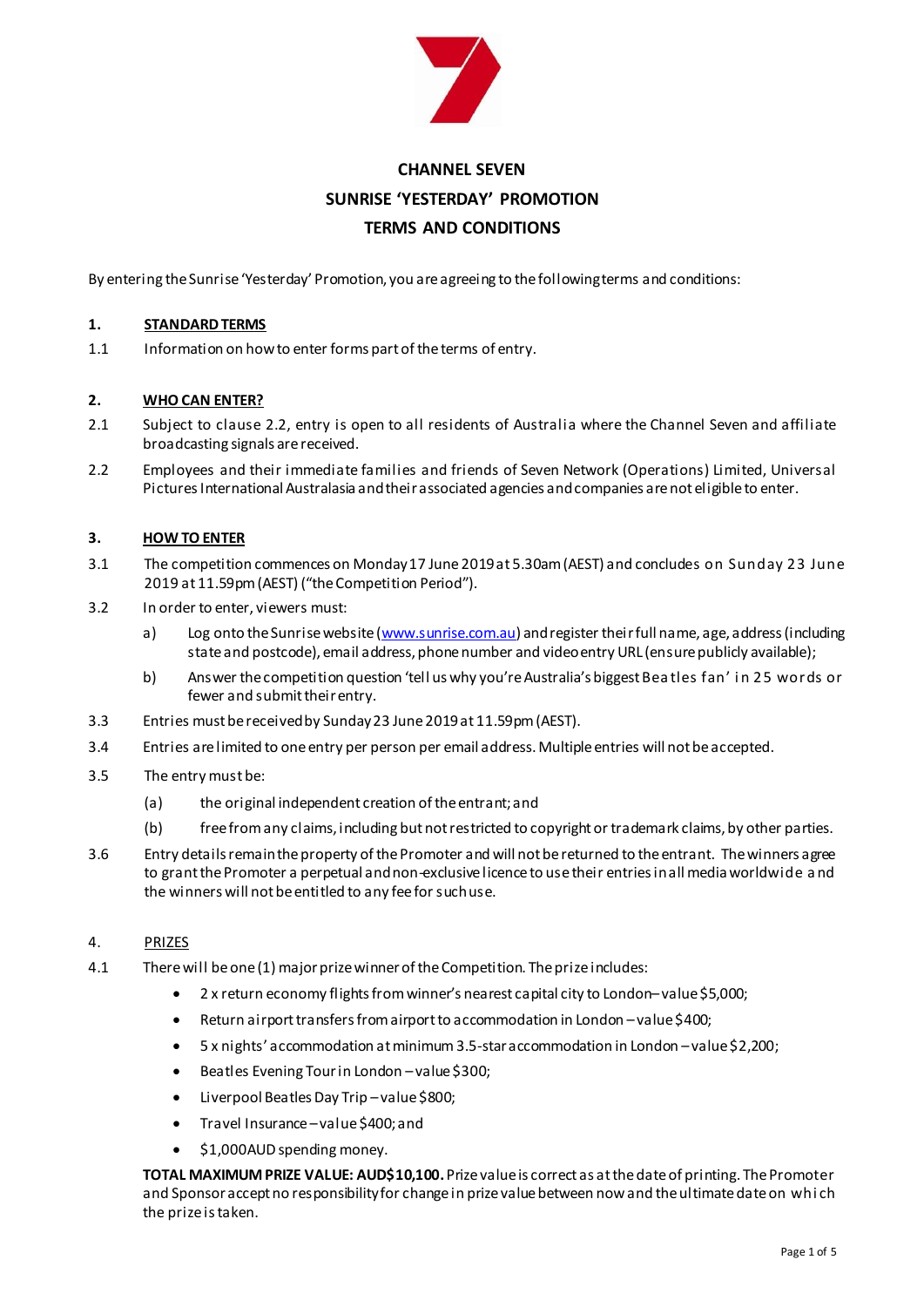

- 4.2 The winner and their travelling companion are responsible for all other expenses including but not limited to hotel and airport transfers, meals, incidentals, tips, telephone calls, service charges, spending money, visas, activities, tickets or passes, room service, telephone calls, mini-bar items, laundry services, insurance, exc es s payable on insurance claims, extended travel dates, passports and visas (if applicable).
- 4.3 Winner will be required to provide their bank account details including account name, number a nd BSB for the EFT transfer.
- 4.4 All elements are subject to availability at time of booking. There is no cash alternative. Prize is nonrefundable and non-transferable.
- 4.5 All prize inclusions are subject to availability during winner's choices of travel dates. If a particular element is unavailable then a replacement to the same value will be provided.
- 4.6 If winner is under the age of 18 years, his/her travelling companion must be winner's parent or guardian.
- 4.7 Accommodation is based on two (2) people sharing a room.
- 4.8 Dates of travel must be confirmed within forty five (45) days of winner notification.
- 4.9 Travel must be completed within twelve (12) months of winner notification.
- 4.10 All components of the prize must be taken together and the winner and their travel companion must travel together and depart from and return to the same departure point.
- 4.11 The winner and their travelling companionmust make their own way to their nearest capital city airport. The prize does not include the cost the winner may incur to travel to theairport including any ancillary costs (eg. excess luggage fees).
- 4.12 Travel is not to be taken over UK or Australian Public or National holiday periods.
- 4.13 Prize not valid between 14 December 2019 and 14 January 2020 and 1 July 2020 and 31 August 2020.
- 4.14 Winner may be required to present a credit card at time of accommodation c hec k-in to the hotel for a ll incidental charges.
- 4.15 Unless otherwise stated, winner and travelling companion are to make their own way to and from all prize inclusions.
- 4.16 All components of the prize must be redeemed at the same time, and no changes wi ll be permitted a fter confirmation of any redemption.
- 4.17 The winner and their companion may not accrue frequent flyer points or other credits or points associated with any travel loyalty programs. Prizes cannot be used in conjunction with travel discounts or special offers. Any extension or variation of the travel dates nominated by the Promoter or Agent will be a t the c os t a nd responsibility of the Winner. Any requests to extend or vary travel arrangements must be made in writing and must be received by the Promoter (or Agent) prior to time of booking. Once booked, any c hanges ma de to the booking may incur a cancellation or amendment fee, at the cost and responsibility of the winner.
- 4.18 The winner and their companion agree to abide to any prevailing terms and conditions of flight provider (Conditions of Carriage), accommodation provider, transport provider, services provider, transfers prov ider, travel insurance provider, tour or ticket providers, and in particular, any health, behaviour, a ge a nd s afety requirements. No compensation will be payable by the Agent of the Promoter i f a wi nner or thei r tra vel companion, are unable to use any element of the prize as stated for whatever reason, i ncluding ej ection, delay, refusal of entry into or departure from Honoluluor participation in certain activities for health, a ge, behaviour or safety reasons. Any tickets, passes or vouchers issued as pa rt of a prize a re s ubjec t to the prevailing terms and conditions of use, are only valid for use within the stated duration on the tickets, passes or vouchers issued, and are not replaceable if lost, stolen or damaged. Any part of a prize that is not taken for any reason is forfeited by the winner.
- 4.19 Travel arrangements must be made through the Sponsor. The Sponsorwill not replace any lost, mutilated or stolen tickets.
- 4.20 A valid passport is required for all international travel. The name on the airfare bookings must appear exactly as written in the winner's passport and that of the winner's travelling companion. The Promoter and Sponsor are not responsible for being denied boarding or any re-issue costs charged by the airline due to an incorrect name supplied. Passports must have 6 months' validity from the return date of entry back into Australia.
- 4.21 Travel Insurance to the value of \$200 per person will be provided as part of the prize package.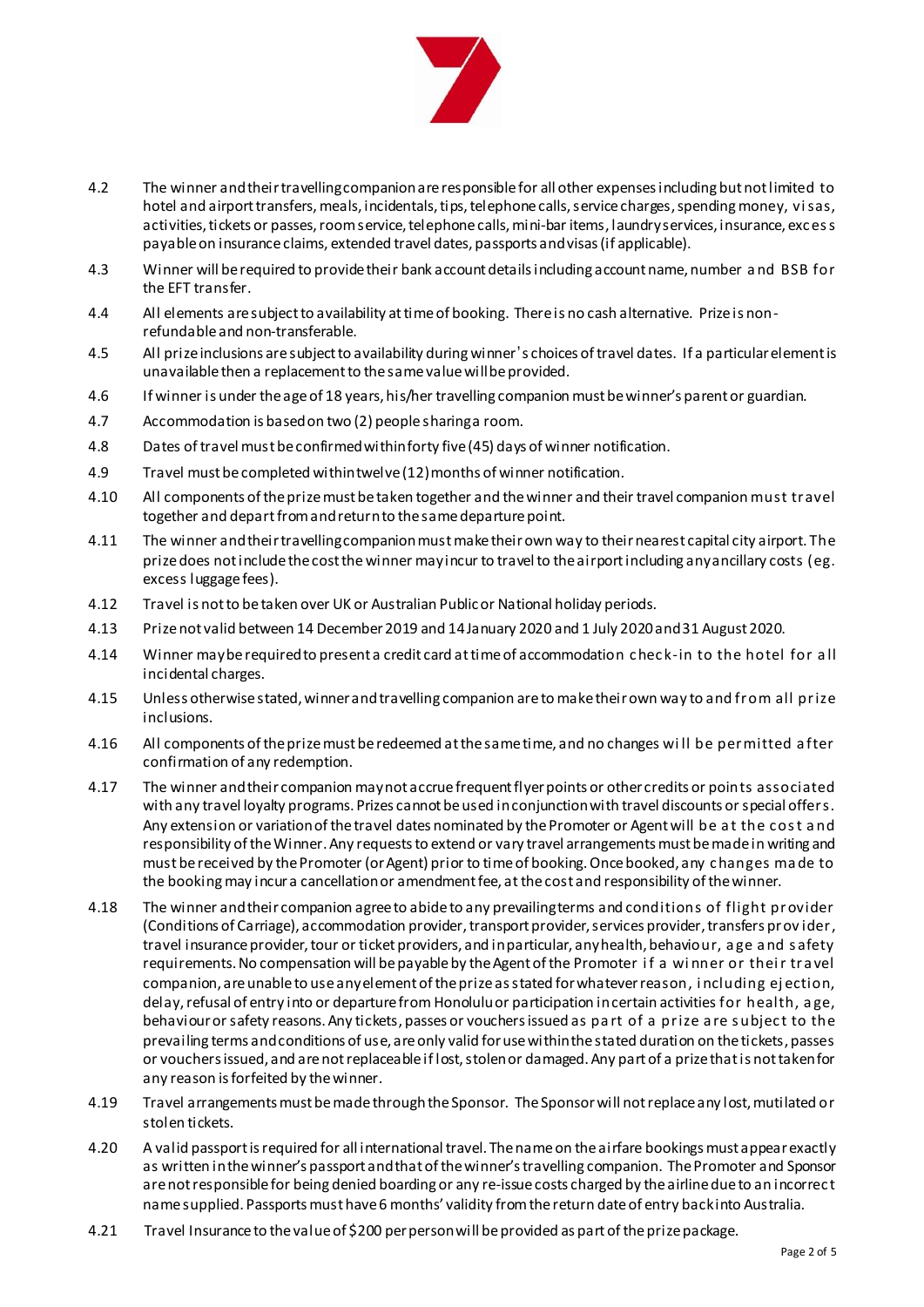

- 4.22 Travel insurance is valid for passengers under 85 years of age and without pre-existing c onditions: PRE-EXISTING CONDITION means: in respect of Injury: a condition with which the Insured Person wa s a ware of (whether diagnosed or not) or has sought treatment prior to the Insured Travel covered under this Policy. 2. in respect of Sickness: i. a condition or side effect with which the Insured Person wa s aware of (whether diagnosed or not) or has sought treatment prior to the Insured Travel covered under this Policy. If any form of cancer is a Pre-Existing Condition, then there is no cover for c anc er or c ancer-related c onditions. ii. a condition caused by a Pre-Existing Condition, that is, any medical condition that You have suffered from or been treated for, irrespective of whether a complete recovery has occurred. In the event of not qualifying for the included travel insurance, the winner will be required to obtain their own travel insurance policy.
- 4.23 The winner and their companion are not entitled to request a class upgrade using Frequent Flyer points. The winner and their companions agree to abide to any prevailing terms and conditions of flight provider (Conditions of Carriage), accommodation provider, transport provider, services provider, transfers provider.
- 4.24 The Promoter and Sponsor is not responsible for the cancellation, delay or rescheduling of any part of a travel or accommodation component of Prize and any costs incurred by Winner or any travelling c ompanion a s a result (including accommodation costs) will be the responsibility of the Winner.
- 4.25 No compensation or alternative travel plans will be arranged should the Prize winner and/ or their companion miss their outbound or return flights or fail to meet any check in requirements for a ny reason. These costs will be the responsibility andexpense of the prize winner and companion. The Promoter a nd Sponsor arenot responsible for any costs associated with flights that are cancelled or delayed for any reason, including but not limited to accommodation and transfer costs. The Promoter and Sponsor are not responsible if cancellation or delay of flights or missing flights causes the prize winner and companion to miss the ticketed elements that makes up part of this prize.
- 4.26 The Promoter or Sponsor accepts no responsibility for any tax implications that may arise from acceptance or redemption of the prize, or this Competition. Independent financial advice should be sought by the Winner prior to accepting the Prize. The Promoter and Sponsor accept no responsibility for a ny variati on in prize value.
- 4.27 The Promoter and Sponsor reservethe right to require the winner and their travel c ompanion to s i gn a ny legal documentation as and in the form required by the Promoter, Sponsor, or suppliers of prizes, in their absolute discretion including without limitation a form of waiver or release with respect to a c ceptance or usage of the prize, or any liability arising out of or in relation to the pri ze or this Competition. The pri ze winner may be required to provide valid identification to the Promoter. Bookings will be made by the Sponsor. Flight schedules and accommodation arrangements are subject to change without notice.
- 4.28 The prize must be taken as stated and no compensation will be payable if the winner and their companion i s unable to use the prize. All prize elements cannot be exchanged, transferred or redeemed for cash. If for a ny reason, a prize winner cannot take any component of the prize then that portion of the prize will be forfeited and not redeemable for cash.
- 4.29 All components of the prize, including flights, accommodationand all passes are subject to availability, based on a limited allocation of rooms and may not be available during special events. In the event that any component of a prize is unavailable for any reason, subject to State legislation, the Promoter or Sponsor reserves the right to substitute that prize component with another prize of equal value and the prize wi nner will be notified accordingly.
- 4.30 The booking of travel arrangements will be based on availability of airfares and accommodation a t ti me of booking. No changes are permitted to travel arrangements once tickets are issued.
- 4.31 Individual supplier terms and conditions apply.
- 4.32 Flights are economy class and may be indirect. The airline's Conditions of Ca rriage apply to a ll fl ights. The Winner and travelling companion must travel at the same time and are responsible for transport from their residence to their nearest Capital City Airport in Australia. These conditions apply for all flights.
- 4.33 Airline, flight route and dates of travel are subject to the promoter's absolute and final decision.
- 4.34 Any changes by the winner made to the specified prize package (including travel extensions, additional guests etc) will be subject to an administration fee of \$250 excluding GST, which must be s ettl ed in full prior to booking confirmation.
- 4.35 It is the responsibility of the winner to enquire about local issues and conditions at destinations before travel. The Promoter and Sponsor make no representation as to the safety, conditions or other issues that may exist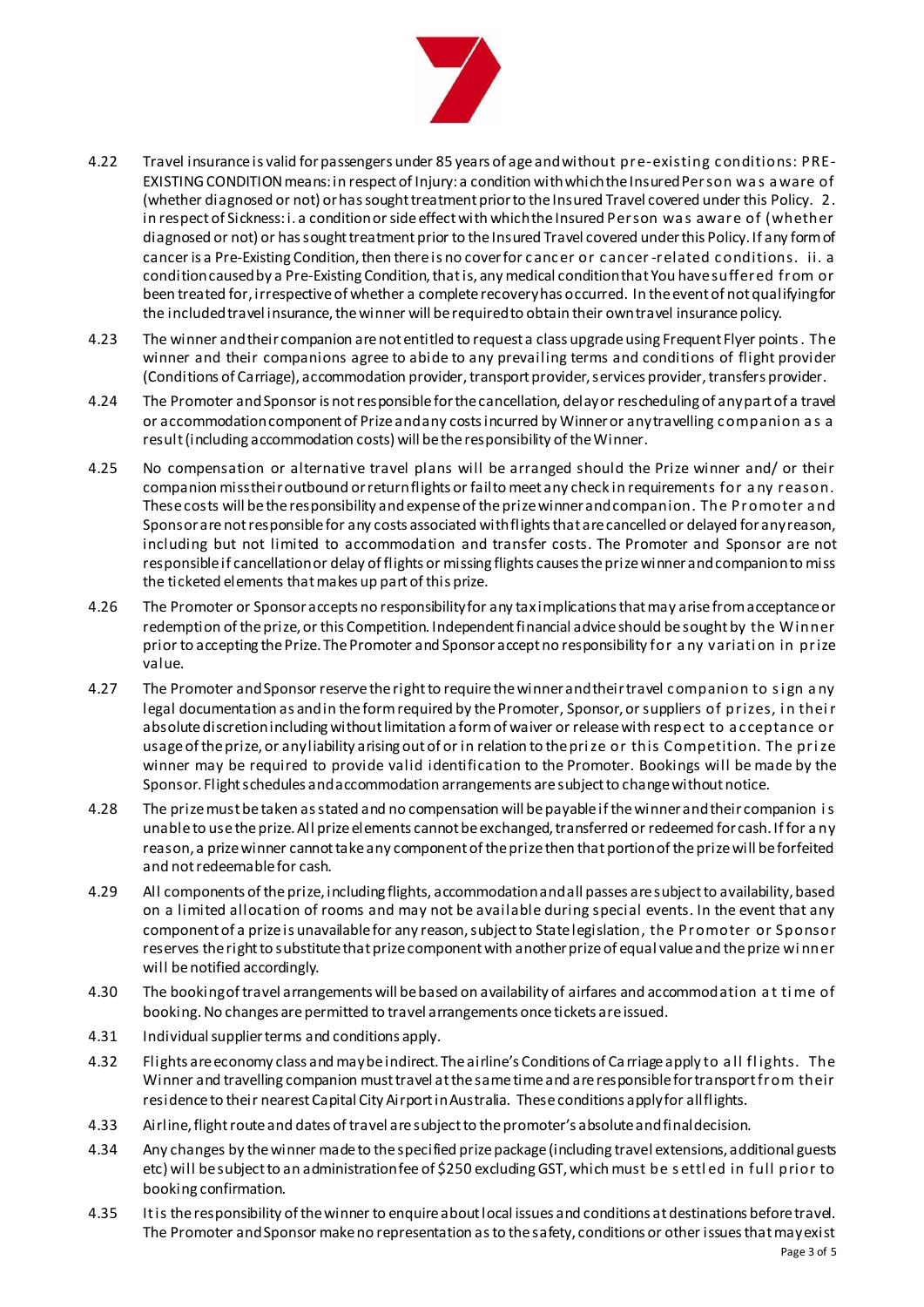

at any destination. Compliance with any health or other government requirements is the responsibility of the prize winner. International travel advice can be obtained from various sources, including government, l ocal consular offices and the website of the Australian Department of Foreign Affairs and Trade.

- 4.36 No refund or exchange on any passes except as required by law and as otherwise specified by the seller.
- 4.37 In participating in the prizes, the winners agree to participate and co-operate a s required i n all edi torial activities relating to the Competition, including but not limited to being interviewed and photographed. The winners grant the promoter a perpetual and non-exclusive licence to use such footage and photographs in all media worldwide and the winners will not be entitled to any fee for such use.
- 4.38 The winners agree that they will not and will ensure that their companion do not s ell or otherwise ma ke available their story and/or photographs to any media or other organisation.
- 4.39 It is a condition of accepting the prize that the winners must comply with all the conditions of use of the prize and the Sponsors requirements.
- 4.40 Full details of prizes can be obtained by telephoning the Seven Network in each s tate on Sydney 02 8777 7777; Melbourne 03 9697 7777; Adelaide 08 8342 7777; Brisbane 07 3369 7777; Perth 08 9344 0777 or a t [sunrise.com.au](file:///C:/Documents%20and%20Settings/USERS/JakoT/HOME/yahoo7.com.au/sunrise).

## 5. HOW TO WIN

- 5.1 There will be one(1) winner of the Competition.
- 5.2 Each entrant who has entered the Competition over the Competition Period and registered a ll details i n accordance with clause 3 ("Qualifying Entrant") will be entered into the Competition.
- 5.3 The winners will be the entries judged by a panel of representatives appointed by the Promoter to be the most creative and/or original from the national pool received. All entries will be judged at the Sunriseoffices at 52 Martin Place, Sydney NSW 200 on Monday 24June2019at 10.00amAEST. The competition is a game of skill and chance plays no part in determining the winner.
- 5.4 Winners will be notified by telephone within 2 days of the judging.
- 5.5 The judges' decision is final and the Promoter will not enter into correspondence regarding the result.
- 5.6 Incomprehensible and illegible entries will be deemed invalid.
- 5.7 It is a condition of accepting the prize that the winners must comply with all the conditions of use of the prize and Sponsors requirements.
- 5.8 It is a condition of accepting the prize that the winner may be required to sign a legal release in a form determined by the Promoter or the Sponsor, as the case may be, in their absolute discretion.

# 6. NO LIABILITY

- 6.1 In the case of the intervention of any outside act, agent or event which prevents or significantly hi nders the Promoter's ability to proceed with the competition on the dates and in the manner described in these terms and conditions, including but not limited to vandalism, power failures, tempests, natural disasters, a cts of God, civil unrest, strike, war, act of terrorism, the Promoter may in its absolute discretion cancel, modify or suspend the competition. If, due to circumstances beyond the Promoter's control, the Promoter is unable to provide the stated prize, the Promoter reserves the right to award a substitute prize.
- 6.2 The Seven Network (Operations) Limited, and its franchisees and their associated agencies a nd c ompanies and Universal Pictures International Australasia will not take any responsibility for prizes damaged or lost in transit, or late, lost or misdirected mail.
- 6.3 The Seven Network (Operations) Limited & affiliates and its franchisees and their associated a gencies and companies, and Universal Pictures International Australasia will not beliable for any misadventure, accident, injury, loss (including but not limited to consequential loss) or claim that may occur:
	- a) during the judging;
	- b) whilst undertaking any travel won on or connected with their entry into the competition; or
	- c) in the participation in any prize;
	- d) as a consequence of late, lost or misdirected mail;